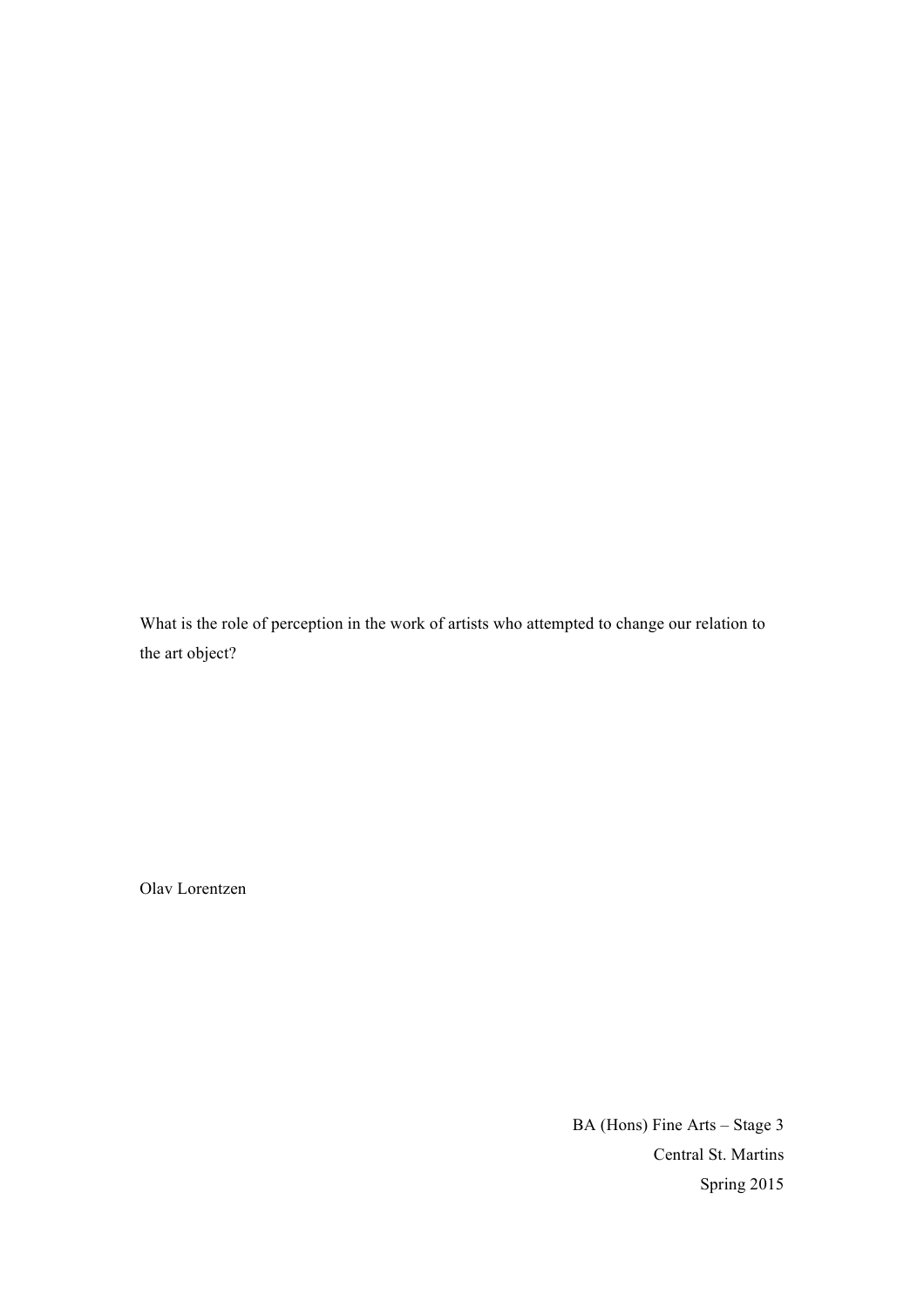Paul O'Kane and Naomi Dines

(5837 words)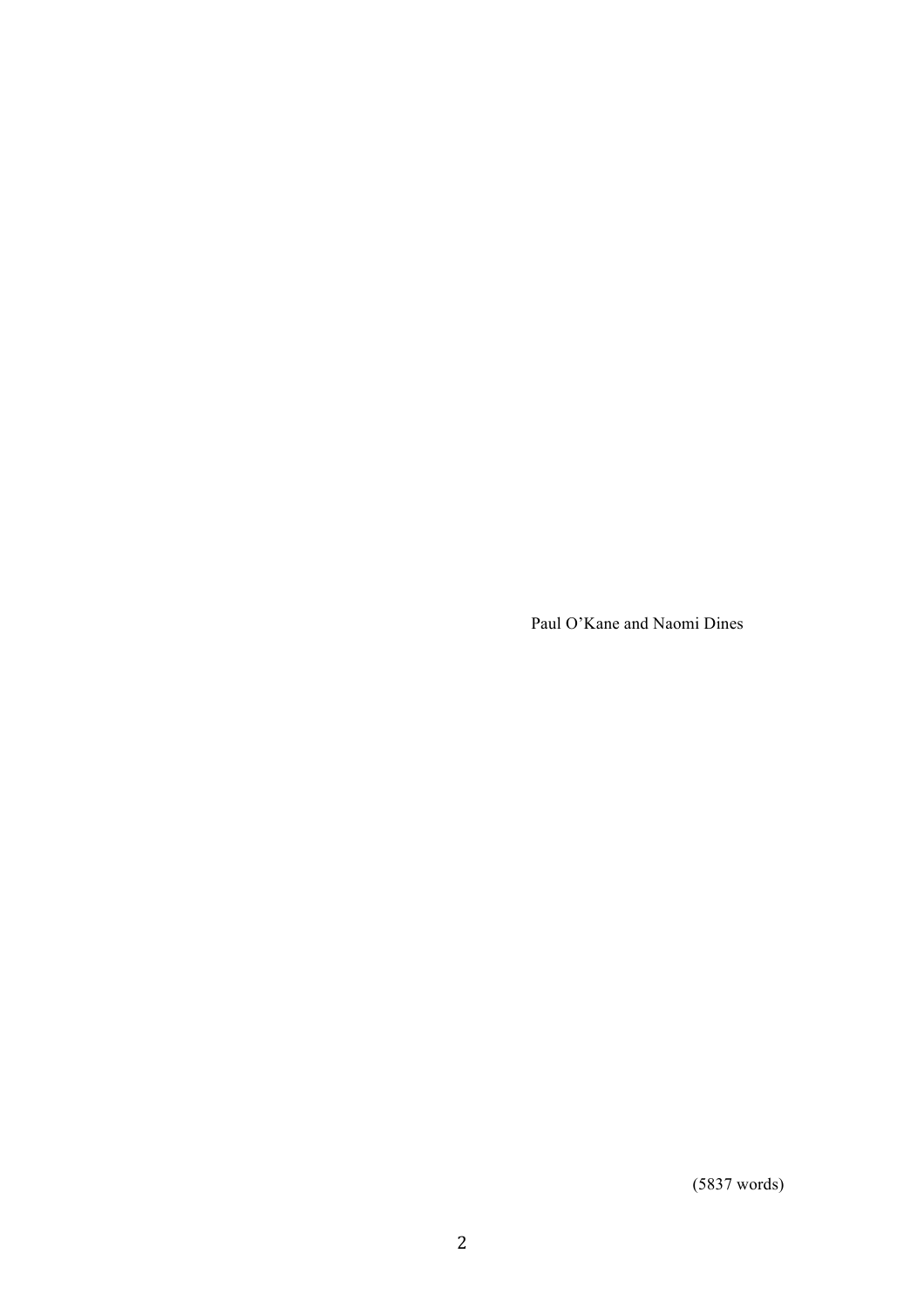

*Invisible*, 1971

Giovanni Anselmo. Celant. p.189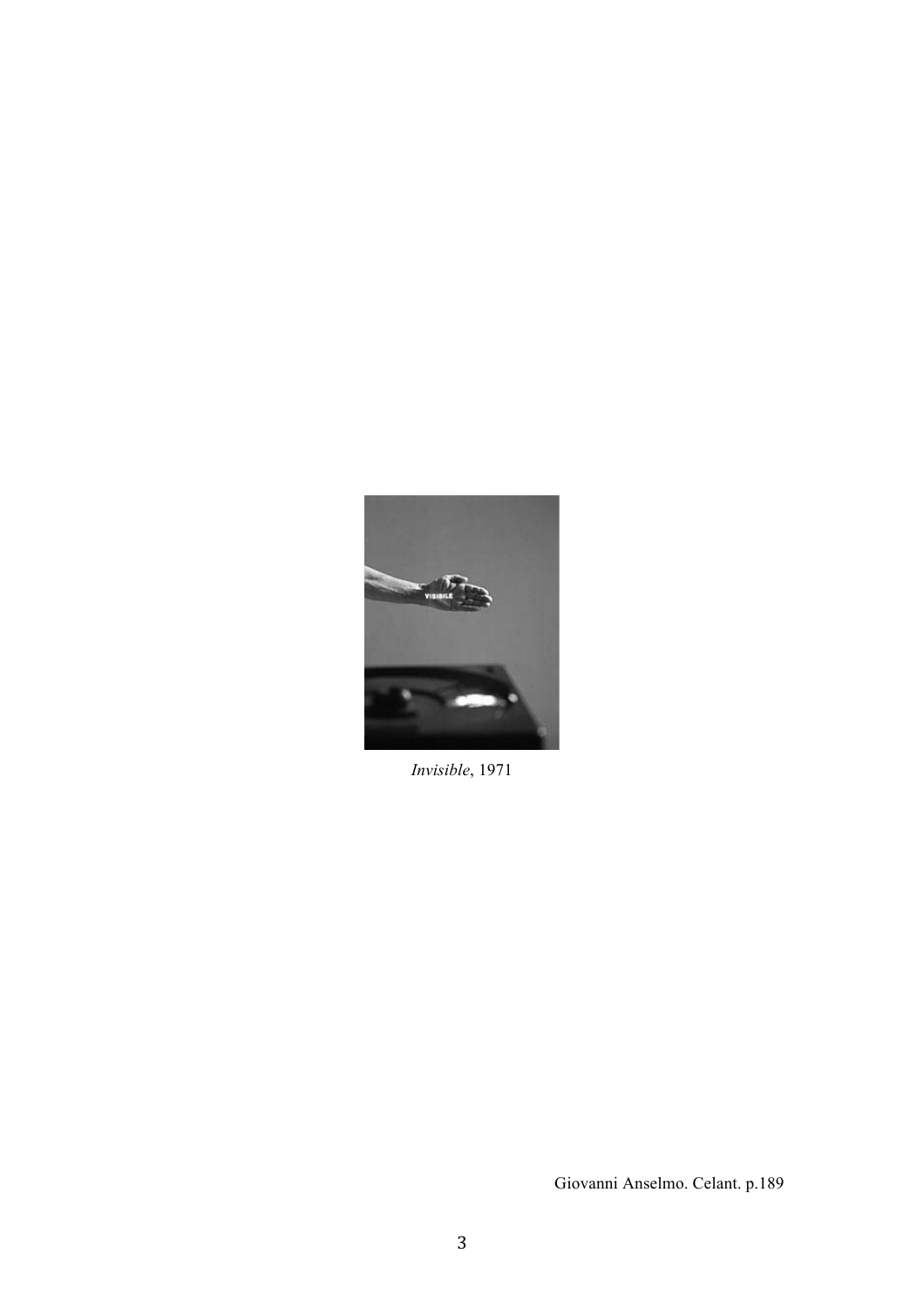"Although conception without perception is merely empty, perception without conception is blind (totally inoperative)." Nelson Goodman. p.38.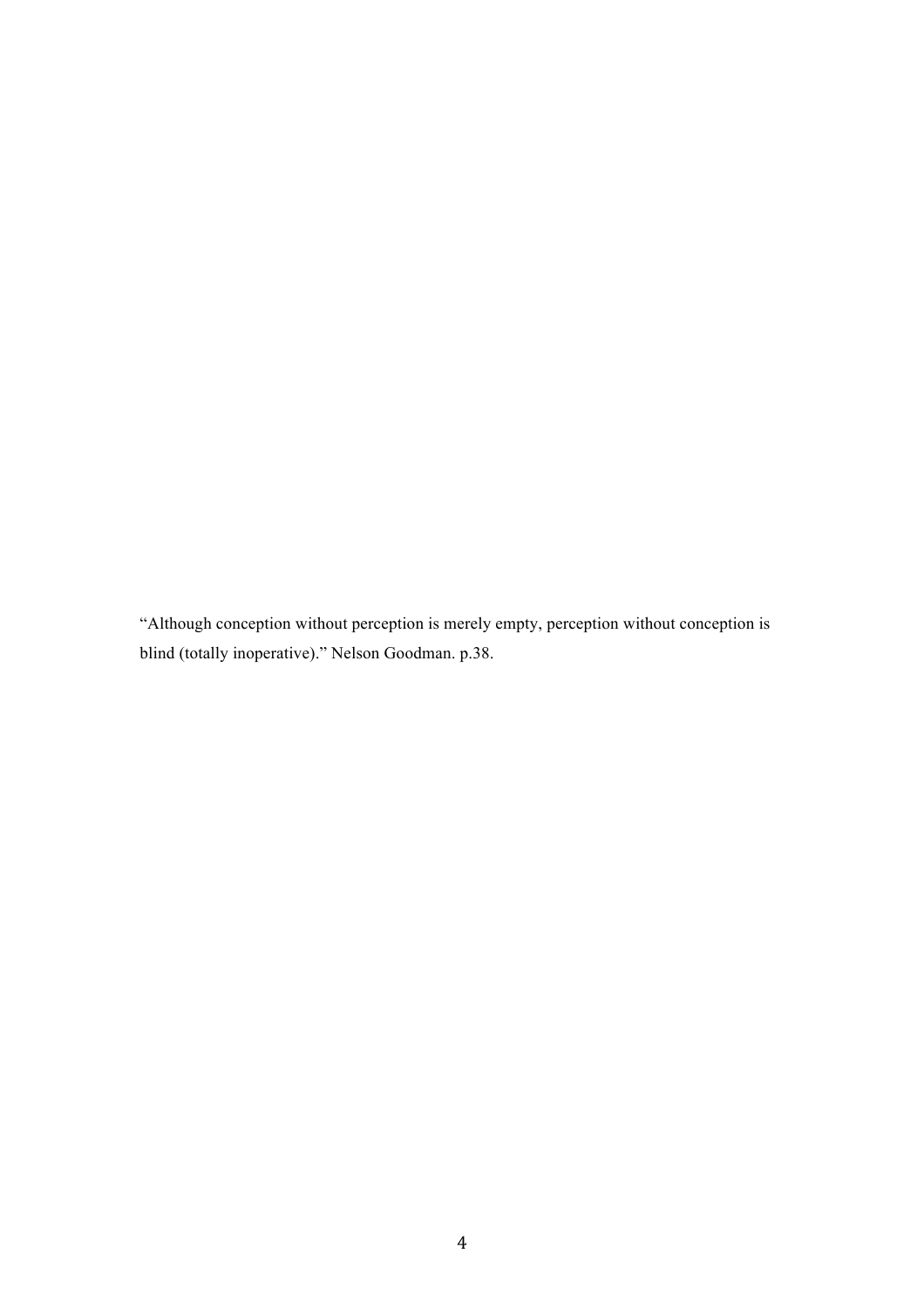# Contents

| Introduction          | 6  |
|-----------------------|----|
| What is perception?   | 7  |
| Indifference          | 8  |
| Spatiality            | 9  |
| The scars of thinking | 12 |
| Balance               | 14 |
| What is immaterial?   | 16 |
| Conclusion            | 18 |
| Bibliography          | 21 |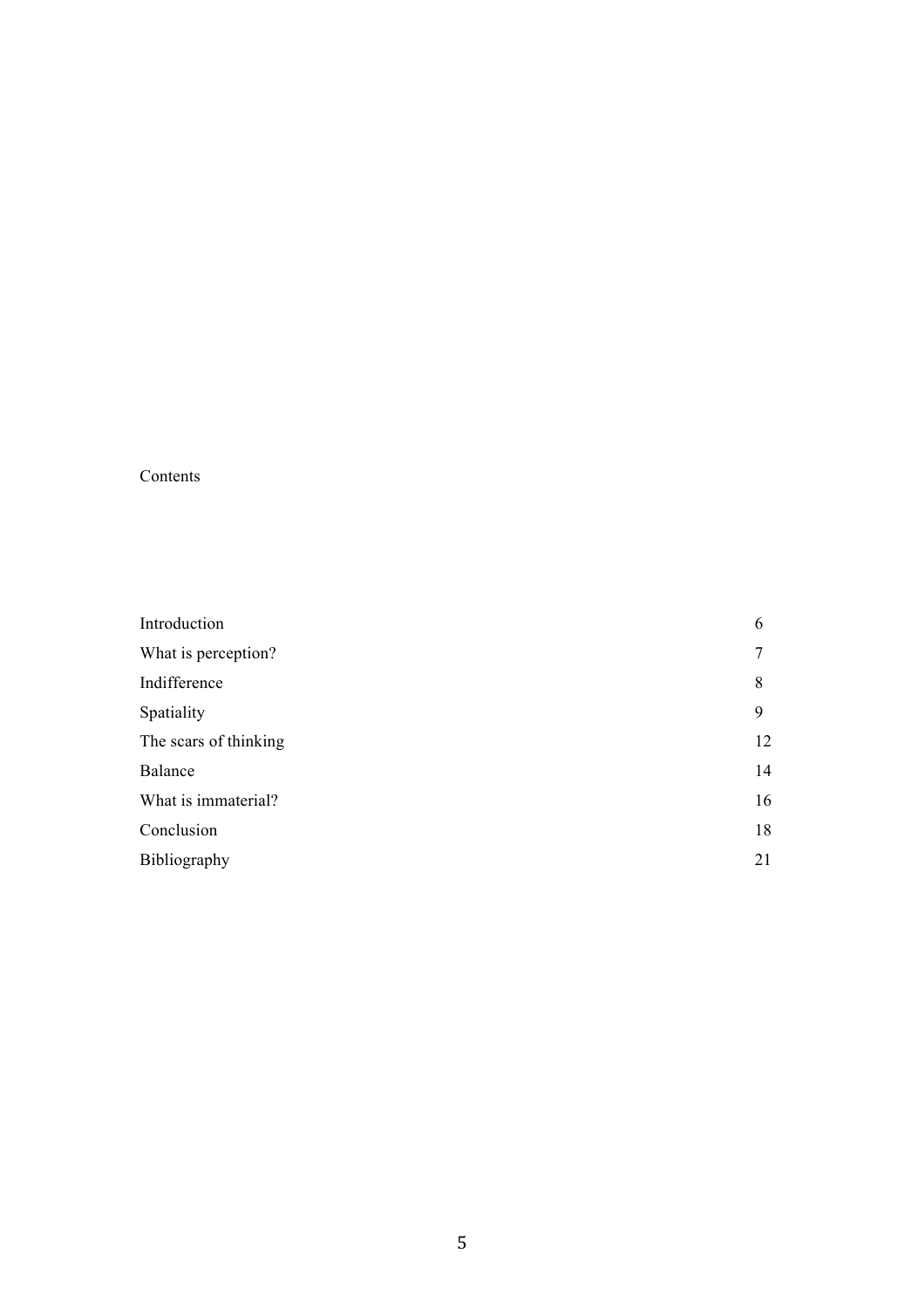#### Introduction

I do not wish to go very far into the nature of what I do, but I believe a part of it can clarify why I chose this topic of research. First and foremost I want to express the difficulty I had in producing this paper. The very logic of writing a dissertation, creating a build up of information in order to support an argument, is almost a direct contradiction to what I pursue in my practice. Even though I am always reading and looking at past and present works of art, I always try to pick up the essence of the work and leave the interpretation aspect wide open. For me, if one thing can be seen in many different ways, no matter how simple that thing is, the more distinctive it becomes. For me, that is the beauty of art. It's subjectivity.

I started out as a painter. I never thought I would be a professional painter but I enjoyed doing it as a hobby. In search of subjects for my paintings, I started joining objects that at first seemed to have no relation to each other at all, other than the fact of them being placed together for their posing purpose. I soon realized something about my paintings, that they where really bad. However I cannot undermine their importance, for without them I never would have noticed something that became primordial for my continuous practice; the crucial role that objects have in the way we perceive the world. Using objects I could achieve what I wanted to achieve in the first place; to create ideas that could only be explained through the senses. My first "successful" work, or one that at least attempts to embody what I am talking about is *Loop*, 2012. In this sculpture, a fan is blowing air into a microphone, the sound of the wind being captured by the microphone is emitted by a speaker placed facing back at the fan. The result is an endless motion of sound waves being produced and blown back into its own creation, generating, theoretically, an infinite amplification of that sound.

Seems hard to understand without seeing? Well, that is the whole point.

Looking into contemporary art, especially after I arrived in London, I noticed this very pessimistic path that art has been tracking. Some argue that for something to be beautiful it has to be shocking and absurd and that we have to face the intense reality of the world. But what if we could find new ways of seeing this world? New ways of looking at something that we thought we had already understood. Isn't that how mankind achieved its knowledge? I mean, hasn't gravity always been present, but was only noticed after an apple fell on Newton's head?

6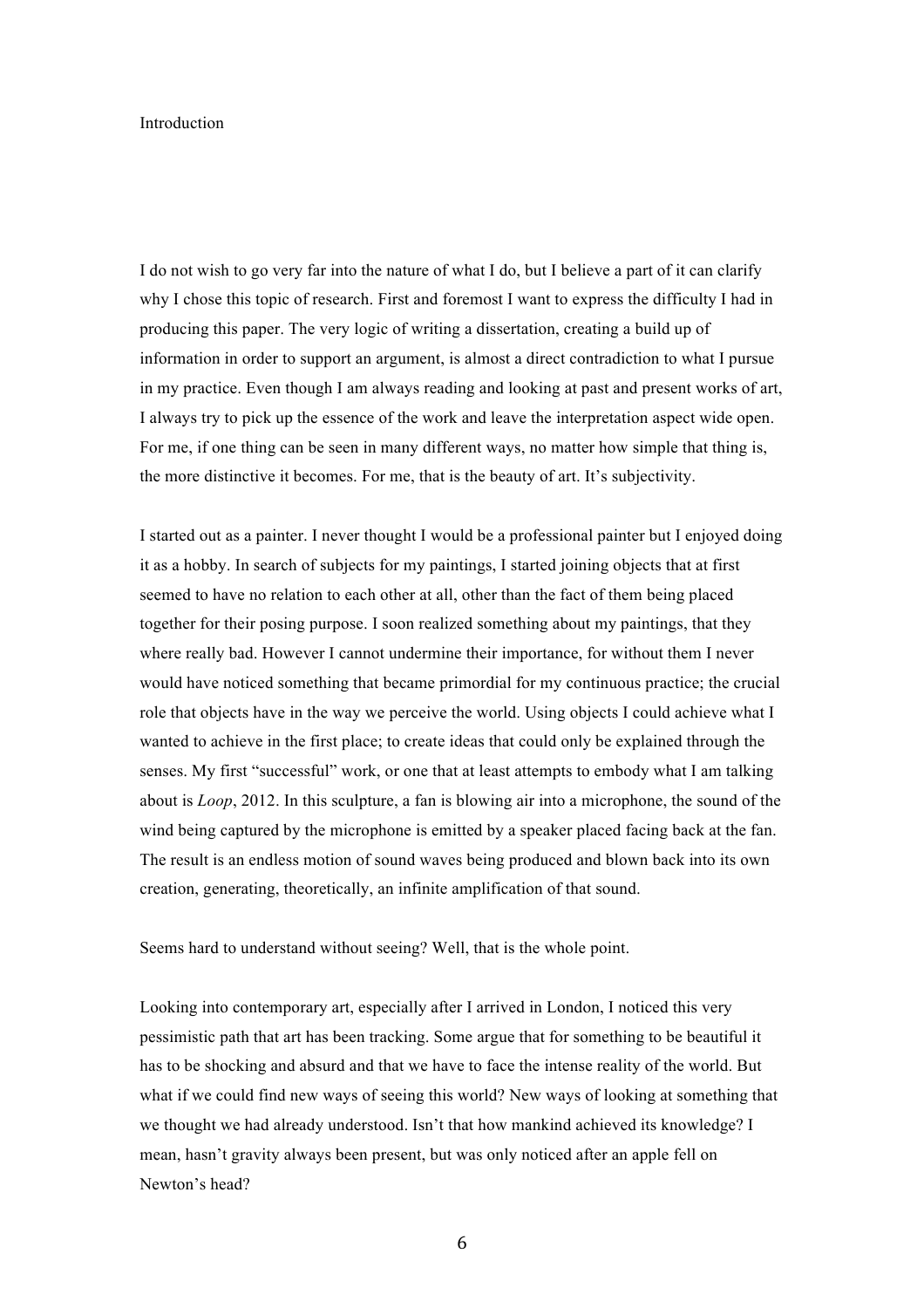I believe in the potential of human perception. I believe in several truths existing at the same time and that contradicting realities can keep us questioning our beliefs. Hagel's dialectic touches a bit on this subject. In his theory of the *Thesis, Antithesis and Synthesis*, a question becomes an answer and that answer becomes a new question. I believe in art that no matter how simple still manages to confuse us over time.

If something material has infinite new meanings, if it has the power to keep triggering a transcendental state in which we leave the physical world (like the birth of a child, or the passing of someone special, or even a brief instant of music or poetry), then this world is an endless source for thought. In a world where physical space can be experienced mentally, and mental space can be experienced physically, maybe we should let our senses trigger our thoughts and our thoughts trigger our senses.

The expression Wabi-sabi, in Japan speaks of an aesthetic vision centred on the acceptance of transience and imperfection. In an age of abundance and obsolescence, maybe we should look at things that are common and find answers in places we thought we had fully comprehended. Perhaps there is beauty in the ordinary, a certain kind that everyone can understand.

What is perception?

I swing my legs around the edge of the bed and I take the entire world with me. Billions of bits of information are sensed and intellectualized in a moment and I don't even realize it. I just walk down to the shower and start my day.

Perception lives in a realm between the qualitative and the quantitative, a realm between the subject and the object, and that is the same realm in which art lives. By realizing this relationship, it can be said that art is really a tool for the extension of perception. Perceiving more means seeing further, realizing realities that where always there but where never noticed. In a way, the role of the artist is nothing other than finding these new potentials and calling out our attention to them.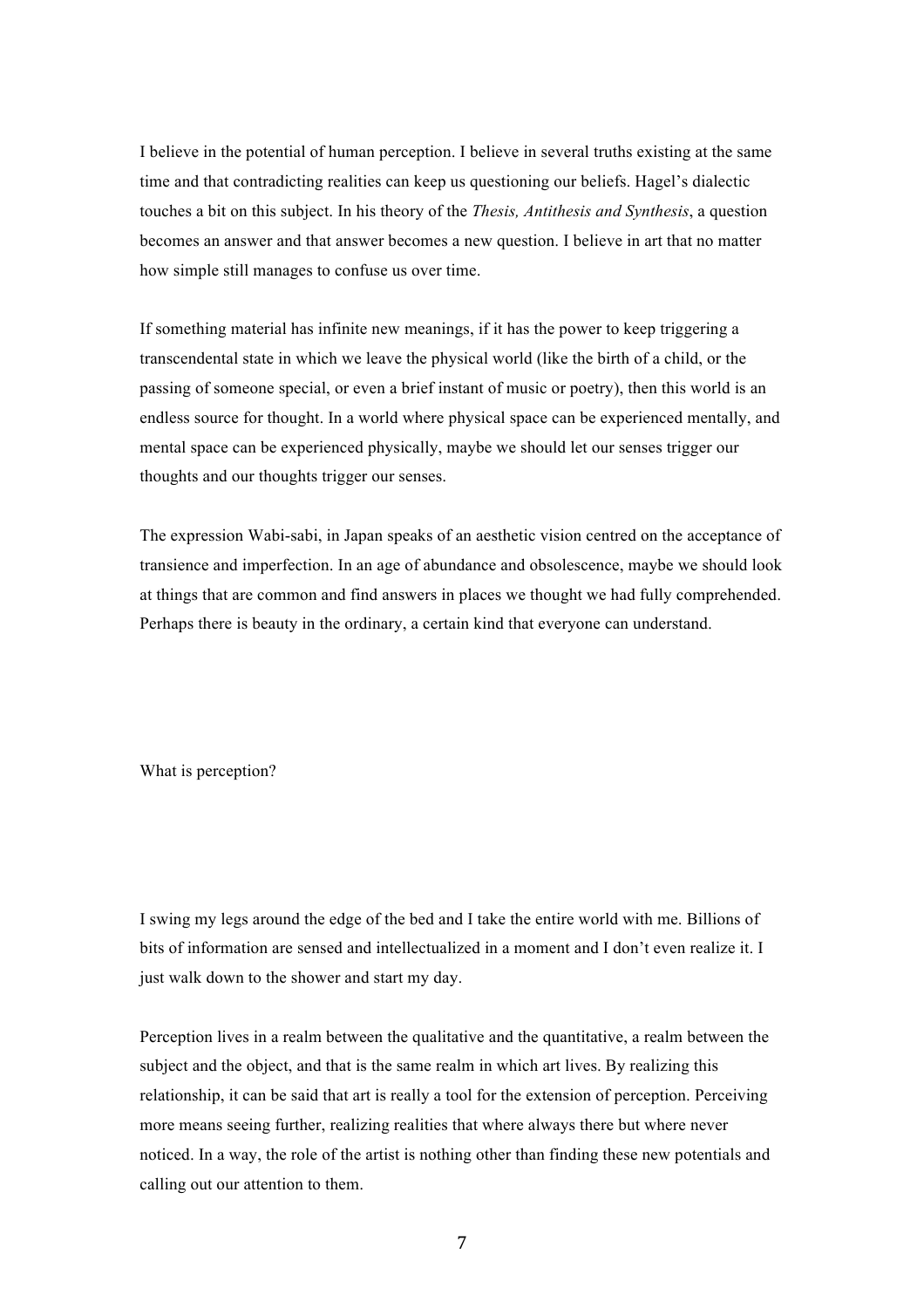Philosophers, who discuss phenomenology, or the study of essences, as Merleau-Ponty defines it, can help us understand the human experience of perception and consciousness. In his book, *Phenomenology of perception,* he reasons that perception is not purely sensation, nor is it purely interpretation, that consciousness includes both. For him, the body is a medium for the perception of the world. Bodily experience gives perception a meaning beyond that established simply by thought. Thus, Descartes' cogito "I think, therefore I am" does not account for how consciousness is influenced by the spatiality of a person's own body.

Marleau-Ponty argues that that which is perceived by its very nature admits of ambiguity and belongs to a context – or "field" –, which shapes it. This can lead us to regard the role of art as "conditional," or something that works in and responds to the specific surrounding world of experience. This means that that which is perceived must stand out from a background; it must have a contour, an outline. Modern art has been examining this delineation for more than a century. Paintings have grown out of the frame, and sculptures have started conversations with its surroundings. Many theorists, such as Lucy Lippard and Ferreira Gullar, defend the thesis that they "dematerialized" or became a "non-object", but have they really?

In order to better understand these concepts, this paper will look into the work of key artists who first questioned the relationship between the art object and the viewer, and relate their ideas to the work of conceptual artists of our time.

# Indifference

Never one to believe in absolutes, definite theories or progress, Duchamp questioned whether art could ever be "adequately defined because the translation of an aesthetic emotion into a verbal description is as inaccurate as your description of fear when you have been actually scared." p. 106.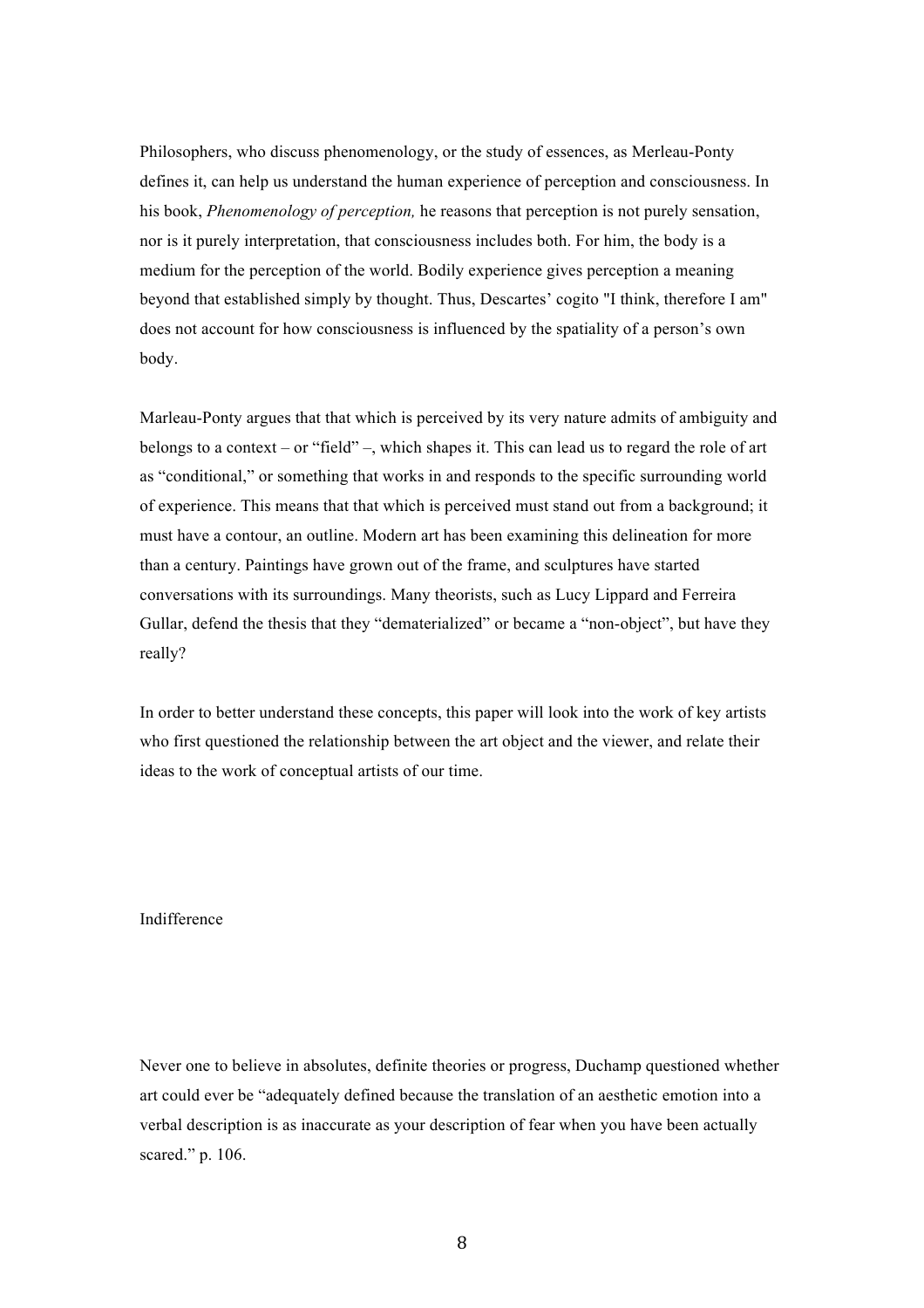It is curious that one of the first artists to defend, "art in favour of the mind". Used objects in order to do it. Marcel Duchamp's ready-made sculptures where chosen to represent indifference, "my idea was to choose an object that wouldn't attract me, either by its beauty or by its ugliness", however they did far more than what they intended. In 2004, *Fountain,* the infamous urinal that he submitted as an art piece to the exhibition of the Society of Independent Artists in 1917, was selected as "the most influential artwork of the 20th century".

One can argue that the relation between the object and the spectator had a significant role in this accomplishment. That the unexpected change in its context, or "condition" lead to the possibility of realizing a concept that would never have been understood if the urinal had remained in the loo. Even though most would argue that the real art lays in the artist's gesture, the action of taking something and placing it somewhere else, what that something was turned out to be of primordial importance, almost crucial, in the communication of the idea. I enjoy analysing this as a phenomenon that frequently occurs with good art. It is the case where the object beats the artist. The result turned out to be far more relevant than the intention and the consequences where immensurable.

This new form of art disrupted centuries of thinking about the artist's role as a skilled creator of original handmade objects and was heavily criticized. Some argued that these sculptures where immoral, vulgar and even plagiaristic. Controversy took over the art world, and as it had done before it lead to new thinking, and new relationships between society and art.

When he was only 25 years old Duchamp's avant-garde friend Guillaume Apollinaire (1880- 1918) predicted that, above all, Duchamp would manage to "reconcile art and the people". 1970 p.48.

Spatiality

Duchamps awareness of art as thought triggered an entire artistic movement. The minimal artists of the 60's made art that went beyond the limitations of painting and sculpture, art that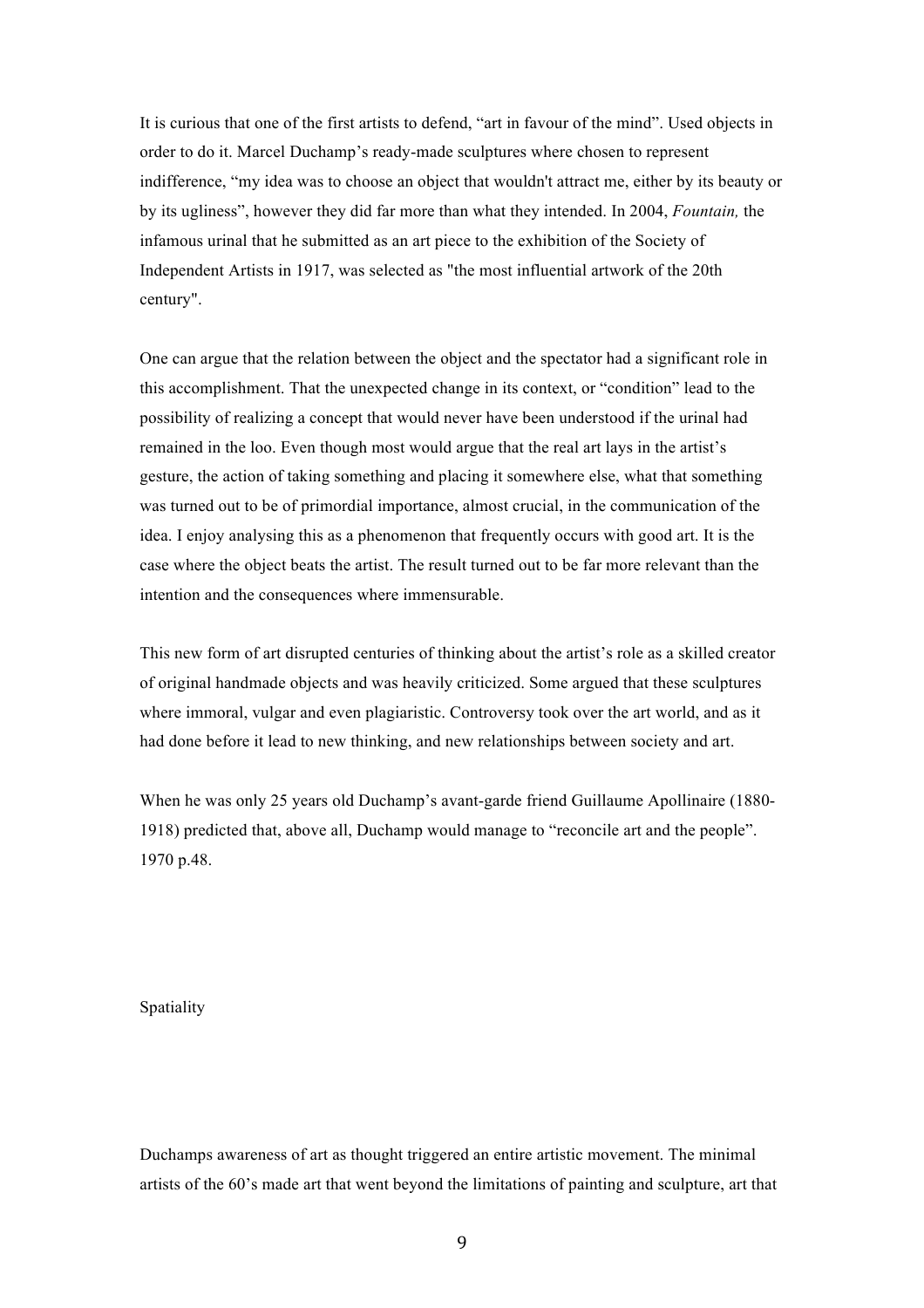distanced the artist even further from the art piece. Robert Morris mentions Duchamp in his interview to Benjamin Buchloh, "Well, I think it is more explicit. When I was doing the socalled Minimal pieces, some of those had definite references to Duchamp." p.48.

At this point in time logic and label where no longer a concern of the artist, for art had become both logic and label. Art and idea had become inseparable. In a sense what was most important was what an artist did, rather than what he was, and what an object did – in terms of response – rather than what it was. Art had become, in a metaphorical way, philosophy and perception once again played a very important role. Alan Leepa stated that "the minimal artist attempts to state point blankly in visual form what philosophers and writers have been saying verbally - phenomenology is the basis for experience." p.122.

Artists, like Robert Morris, understood that the self's perception of the world was based on material-objecthood and space as occupied by that material and the artists/viewer's body. For him, this condition of objecthood is what elevates the work of art, theoretically, from mere things in the world. Fried, p.4.

On his "Notes on Sculpture" Part II, Morris quotes a conversation with Tony Smith on his six-foot cube:

Q. Why didn't you make it larger so that it would loom over the observer?

A. I was not making a monument.

Q. Then why didn't you make it smaller, so the observer could see over the top?

A. I was not making an object.

Even though it may sound quite intellectual, minimal art does not exist on theory alone. Since a great deal of its impact results from experiential factors, such as presence and scale, face-toface confrontation of the physical object is essential. Even though these artists avoided overt symbolism and emotional content, they very much relied in the material object and its context. "The medium bears the artist…" Dan Flavin. Battcock p. 271.

The era of Minimal Art, saw the future optimistically. It evidenced an unmatchable enthusiasm for progressive invention and a passionate commitment to intellectual inquiry. It was, then, a world without fragmentation, a world of seamless unity.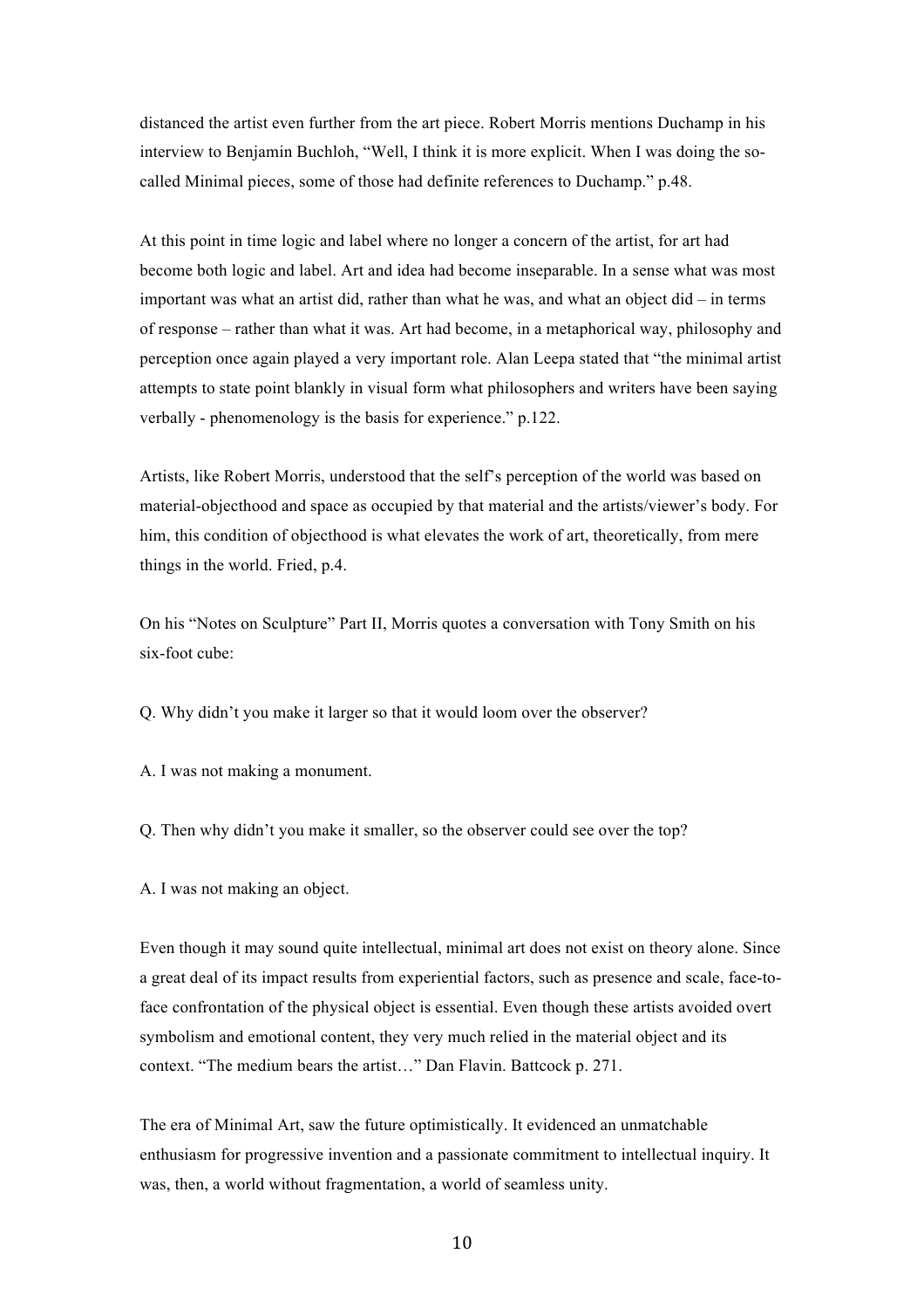Walter De Maria, one of the most influential of this time, put it in his own words, "I think both art and life are a matter of life and death." p. 143.

However this utopian world would soon be lost, as minimalism paved the way into conceptual art, or what Lucy Lippard calls, one more step into the "dematerialization of the object." Unlike Minimal Art, Conceptualism placed no premium whatsoever on the object. The art lived entirely in the idea, and the conceptual object could be put together by anyone using a set of instructions. Douglas Huebler summarized the conceptualist enterprise when he stated: "The world is full of objects, more or less interesting; I do not wish to add any more." p. 261.

But does the fact that conceptual artists avoid making objects, remove the role of the object in art?

### NO.

On the contrary, it is possible to reason that, it makes their participation even more significant.

Art first started "disappearing" also in the 60's, when Yves Klein's *Zones de Sensibilité Picturale Immatérielle (Zones of immaterial pictorial sensibility)* (1958-1962) involved the exchange of "charged" empty space, represented by a cheque-like certificate of ownership, for gold. As invisible as it may seem, two very apparent objects are involved in this endeavour. The conception of the piece is only made possible because of the relationship between human-beings (which as mentioned earlier can serve either as object or subject) and gold, the most objective illustration of capital.

Another example, and perhaps the most emblematic piece when it comes to representing conceptual art and "dematerialization" is Joseph Kosuth's *One and Three Chairs* (1965). A physical chair that sits between a scale photograph of a chair and a printed definition of the word "chair." Even though the piece denies the hierarchical distinction between an object and its representation, it is only made possible by the notion of the object in the first place. Like Duchamps urinal, the physical object is key for the understanding of the concept, even thought the actual art lies in the idea. All that Kosuth is doing is pointing out to an object and making us reflect about what is really is. Referring back to Ponty, I believe that Kosuth's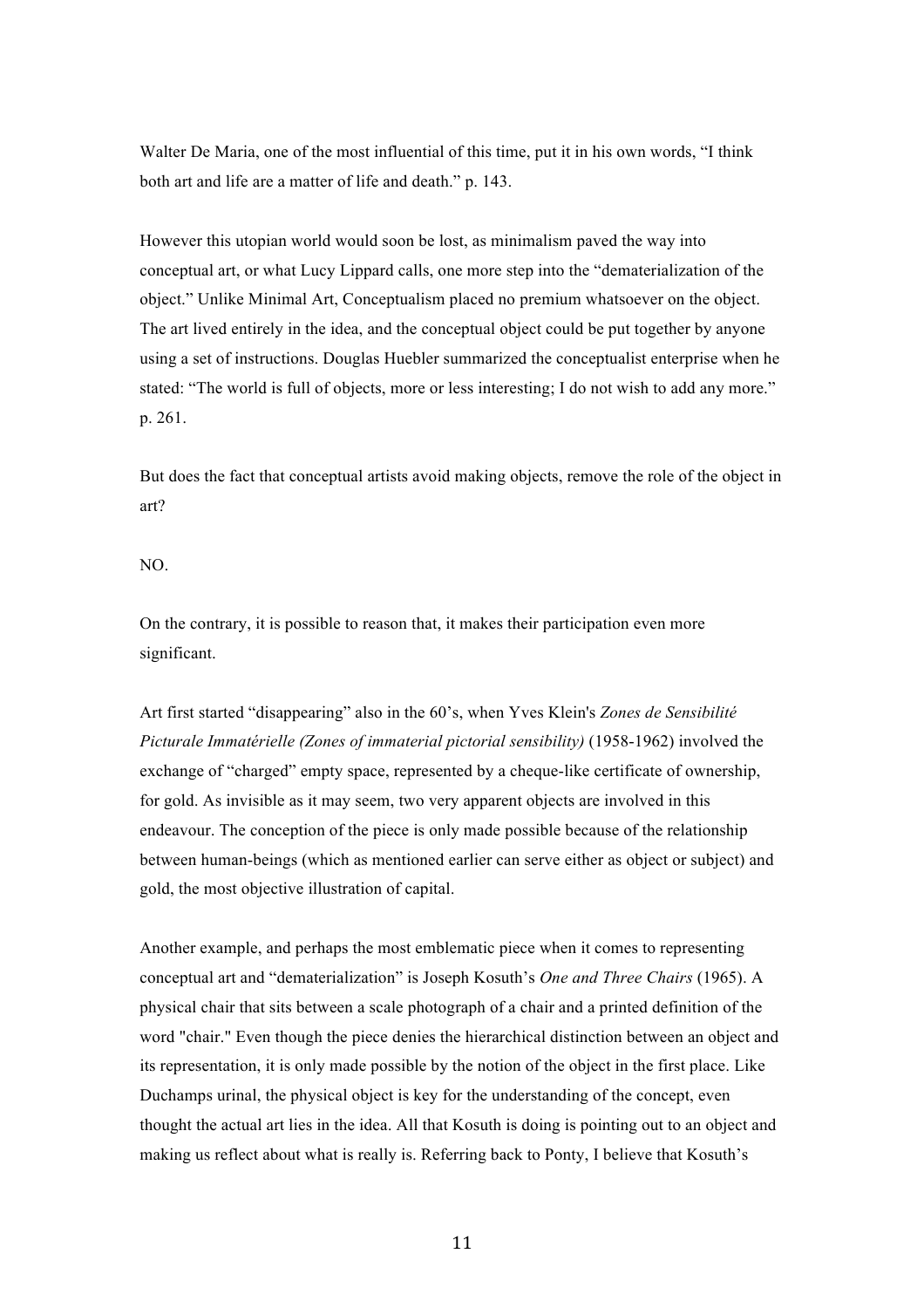main achievement with this piece was to point out very clearly that sensation and interpretation walk hand in hand.

The scars of thinking

This radical new way of making art, which had been growing especially in America, started generating discomfort in many European artists who did not agree with this systematic and unworldly approach. Art had been growing far too distant from life. There had to be a way of creating these concepts using more tangible matter.

The speed of information in America had created perceptive conditions in which things took form only in rapid and ephemeral communication. For some artists it had become "without substance." It had become flat and superficial. The very purpose of art through thought had turned on itself and had become so momentary that it did not give the receiver enough time to think about it. "The traditional work of art is experienced mainly through distanced contemplation. In declining bourgeois society, this became an asocial stance. In contrast, modern cultural forms such as photographs, TV shows and film do not lend themselves to contemplation. They are imperative, challenging and agitating the viewer, putting up signposts." Walter Benjamin argues that *distraction* became an alternative to contemplation. "Distraction is fundamentally social. It replaces the viewer's thoughts by moving images, stopping the viewer from thinking."

Arte Povera seemed to be the answer. It first appeared in a text by twenty seven year old art critic Germano Celant to accompany his exhibition at Genoas, Galleria La Bertesca in September 1967. The term referred to a group of young Italian artists who wanted to reconsider the relation between art and matter. Their most distinctly recognizable trait was their use of commonplace materials that evoke a pre-industrial age, such as earth, rocks, clothing, paper, rope, and etc. "They all shared a crystalline understanding of the marriage of concept and materials." p. 83.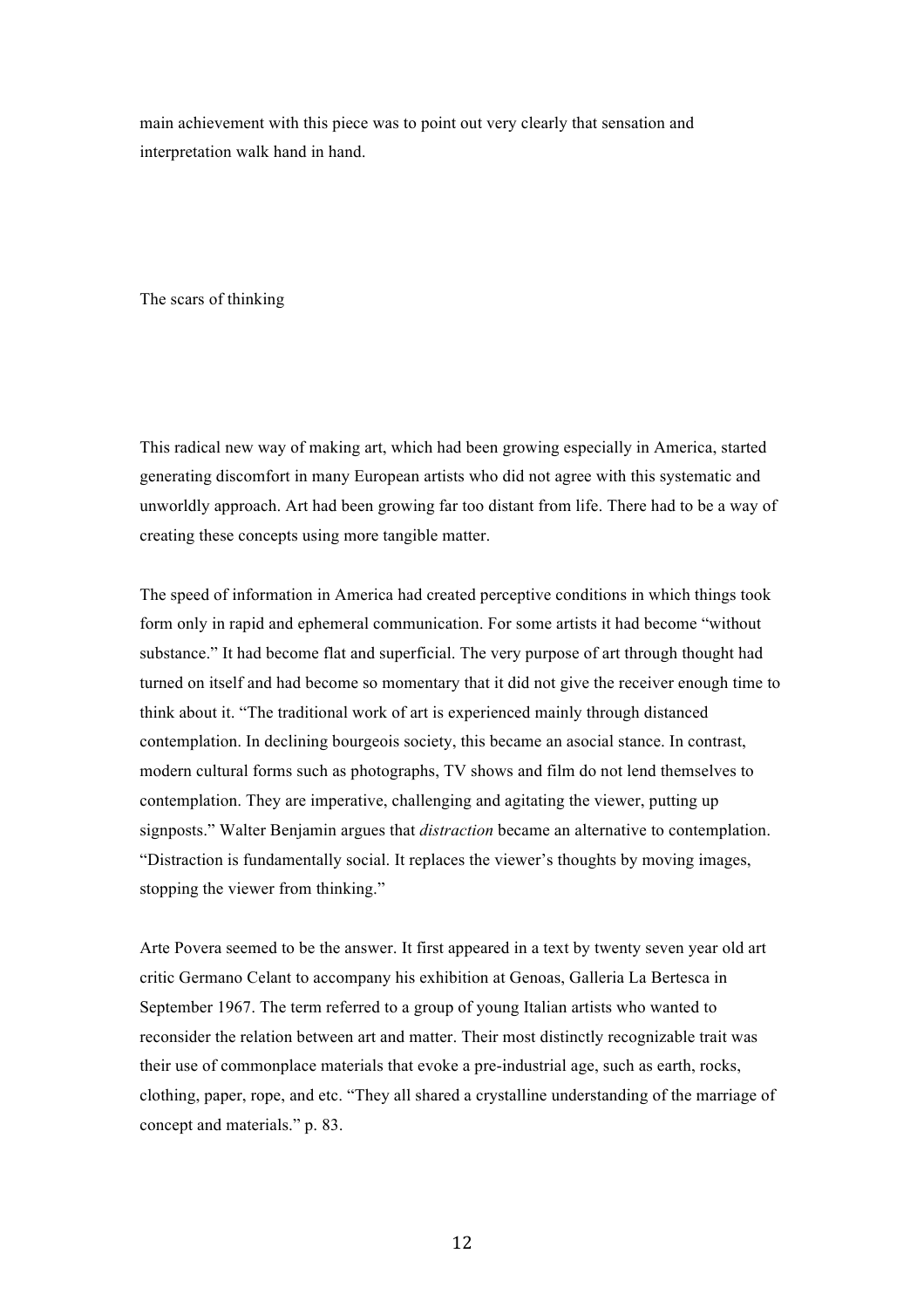For Arte Povera artists, the concept could only be visualized through process. They made art without any pre-conceptions and without the limitations of ideological or theoretical systems that had been the guidelines in America.

While American minimalist artists explored new forms and materials for obviously formal and symbolic reasons, in Arte Povera the relation between form and material was always elegant but rarely sophisticated. The process always began with the substance itself and its properties, including its physical, historical and social dimensions. "What distinguished arte povera was its direct relationship to, and reaction against, the historical moment. They created a plurality of refractions who's understanding involves a knowledge of everyday reality as well as history." p. 172.

According to Celant, European culture sees history as a truth to be clarified and deconstructed in order to defend oneself from certainties and univocal values. His argument is directed against mysticism in its various forms. For him, there must be a balance, between rationality and mystic, between physical and metaphysical, in order for perception to occur.

Arte Povera wanted to create an alternative to the modular and standardized way of working, romantically tied to order and technology. The only hope for salvation lay in rejecting purism and homogenization, in contaminating them and ripping them open with soft and acid matter, with animals and fire, with primitive craft technologies like ax-blows, with rags and earth, stones and chemicals.

Underlying to this experimental approach was an insatiable appetite for new materials and a restless desire to explore new processes. It was a fusion between being and situation, between agent and witness, between sense and nonsense. Art could be anything: living things, products of the earth and industrially produced materials, as well as substances such as moisture, sound, energy. It could be painted, handcrafted, industrially produced, gestured, spoken, written, acted, filmed, dreamed. All of which where considered materials used in a process. "Perception involved both direct sensation and mediated experience." Luciano Fabro Buco 1963.

Its hard to define Arte Povera exactly, but one can concentrate on some key aspects; the obvious contrast with form, the deep personal and emotional involvement, the explanation of art objects that have not yet been identified as such, the shift in interest from the result to the production process and the use of ordinary materials such as earth or dirt, as concepts. The

13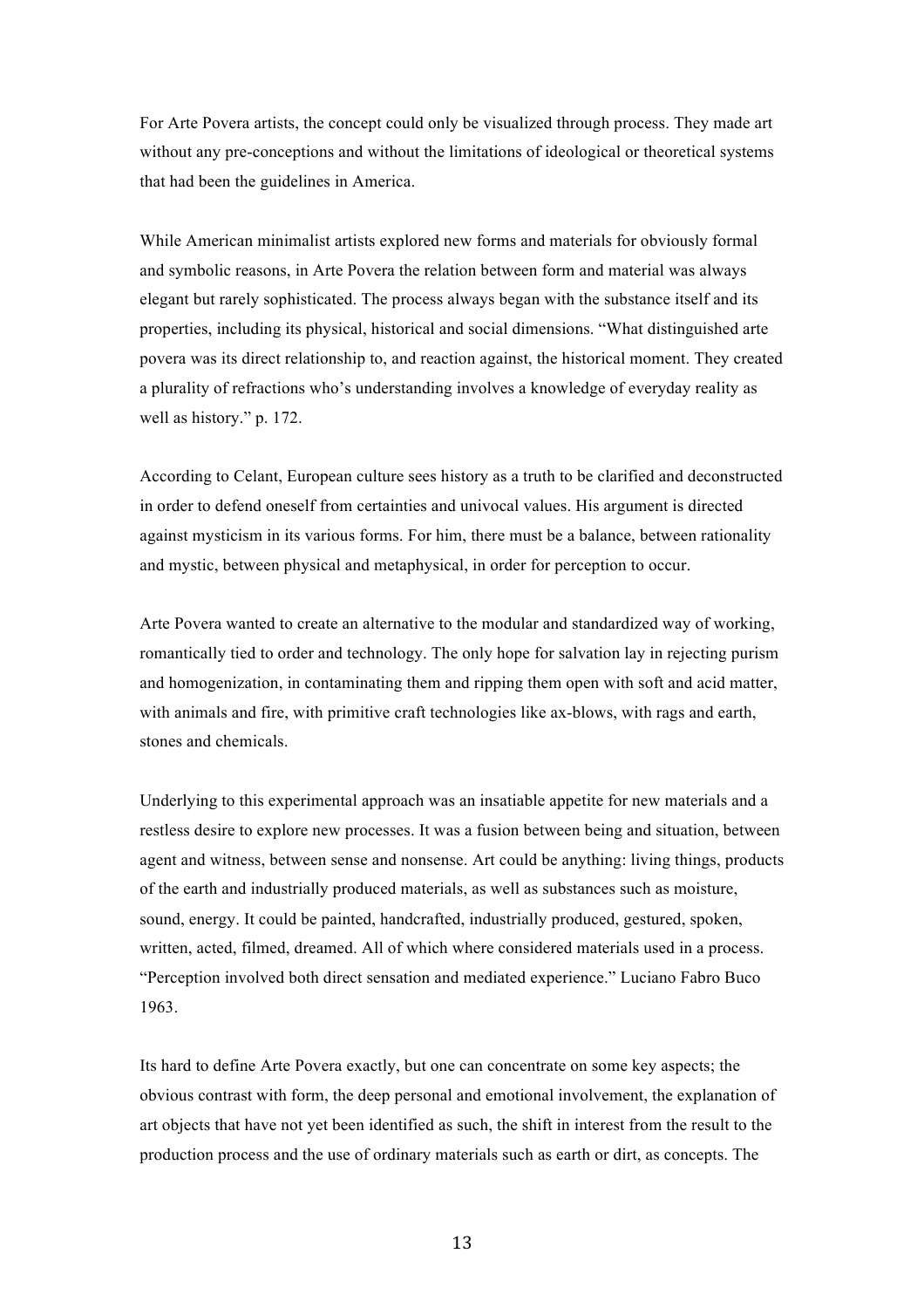essential philosophy was that there had to be something there. Not just air and idea. There needed to be a mark, a scar.

# Balance

"In much of my work I reflect upon metaphor. Discourse also becomes material. Life turns into raw material." Cildo Meireles p.136.

Brazilian contemporary artist Cildo Meireles is a great example for helping us understand the themes discussed so far. Cildo is best known for his large-scale, theatrical installations; at once seductively beautiful and foreboding, they are environments in which viewers observe and act. In these works, the artist examines issues of perception, a concept, as he puts it, "with both rational and non-rational implications. As an academic discipline, perception encompasses psychology, philosophy, neuroscience and biology, fields associated with logic and reason. The word also connotes intuitive understanding of moral, psychological or aesthetic qualities, apprehensions informed by the senses that are usually more emotional than intellectual."

Surrounded from floor to ceiling by a soft net, a kind of gridded curtain, *Eureka/Blindhotland* was Meirele's first work to define and control a discrete space. *Eureka* is comprised of a set of scales on top of a post located in the midst of the environment; two wooden blocks sit on one side of the scales and a cross, made of identical blocks on the other. The two should not balance (there is less wood on the cross because the blocks intersect) but they do. *Blindhotland* contains two hundred rubber balls, strewn across the floor of the piece and around the scales. They appear to be identical but are radically different weights. Vision alone is insufficient to comprehend this installation; it is only by entering it and picking up the balls that one begins to gauge it's meaning.

*Eureka/Blindhotland's* underlying conceptualism, its challenge to visual perception, and its pleasure in confounding its audience, recall Marcel Duchamp. His 1921 sculpture *Why Not Sneeze Rose Sélavy?* Is composed of a cuttlebone and a thermometer that are stuck amid what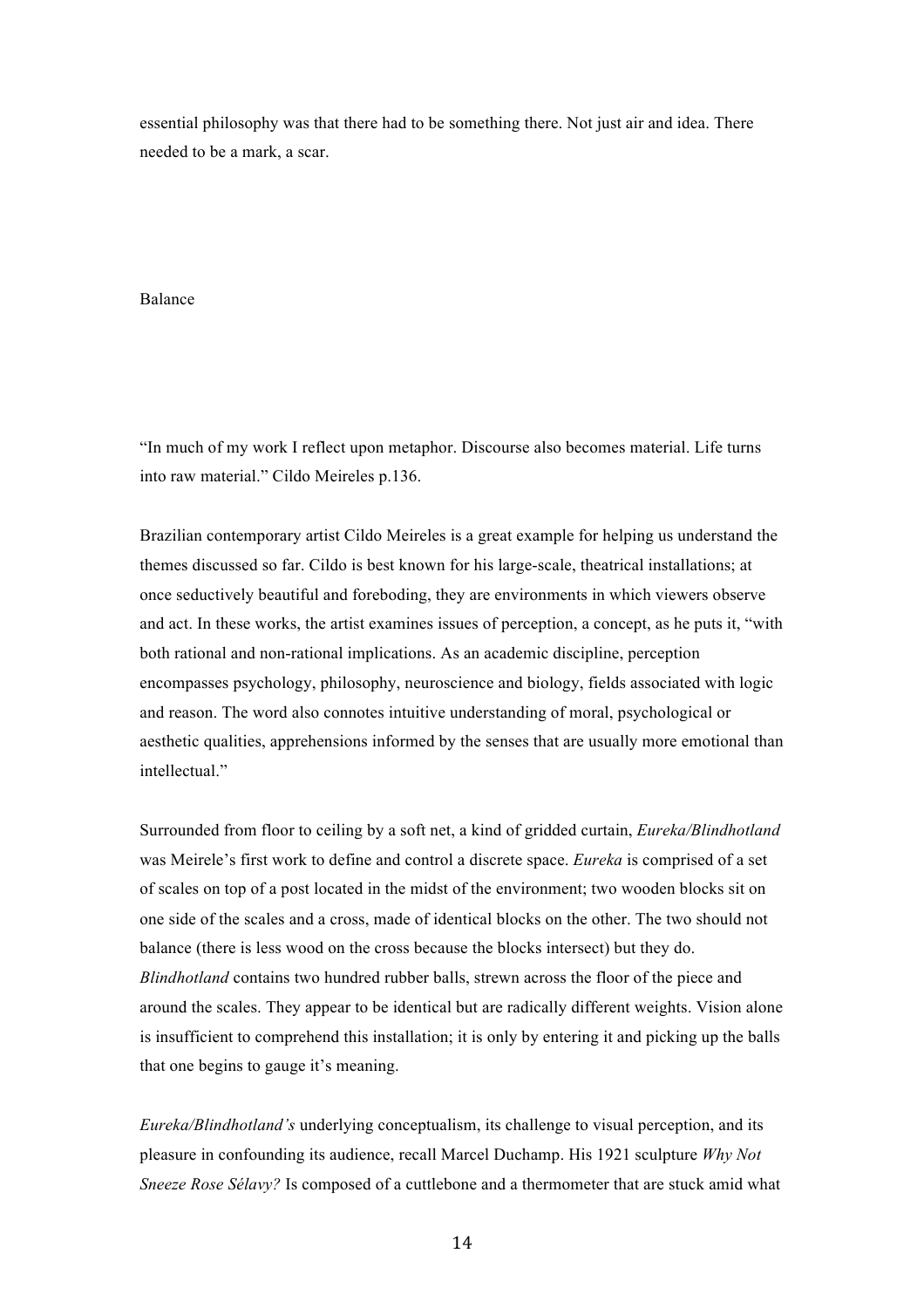appear to be sugar cubes. All of these elements are encased in a small birdcage. The work's title, inscribed on the underside of the cage, is visible only when the cage is lifted. The sculpture appears light but is, in fact, extremely heavy: the 'sugar cubes' are made of marble, functioning like the weighty rubber balls in *Eureka/Blindhotland*, while the scales in Meireles's work suggest Duchamp's measuring device, the thermometer. The net encloses the entirety of the installation as the birdcage does the readymade.

The creation of powerful metaphors that transcend the events of a biographical situation are common in Meireles's work. The artist frequently confronts us with tensions and dilemmas between body and mind, which begin in physical sensations of seeing and hearing and translate to a mental enquiry that operates in our consciousness.

"Meireles projects fantasies that paradoxically both restrict and release, operating both on the immediacy of perception and the powerful drag and pull of memory." Bartolomeu Marí p.149.

In his talk with Geraldo Mosqueira he defends the argument that idea by itself is not sufficient. The way in which it takes form is of primordial importance:

CM: In the early 1970s I saw Conceptual Art as a more democratic, less hegemonic movement than Pop Art, but I was also aware of so much conceptual work that ended up as dry as verbal discourse. For me the art object must, despite everything else, be instantly seductive; it cannot work without that seductive involvement. Intelligence is not determined by quantity of information. If something has sufficient poetic power to be considered as an art object, it should be comprehensible to anyone, without the provision of extra information. This is why I try to make art which has that level of communication and immediacy."

GM: A bit like Duchamp's concept of a place for instantaneous coincidences, an infinitesimal cut in space, an area where conventional norms do not apply…the *Objetos Semanticos* series, where the connection between title and image points towards other ways of apprehending reality.

CM: In 1970 I made a work called *Dados (Dice/*Given*)* which consisted of a small case, like a ring box, lined with black silk. On the outside there was a small plate, which said: Dados (Dice):

1 Dice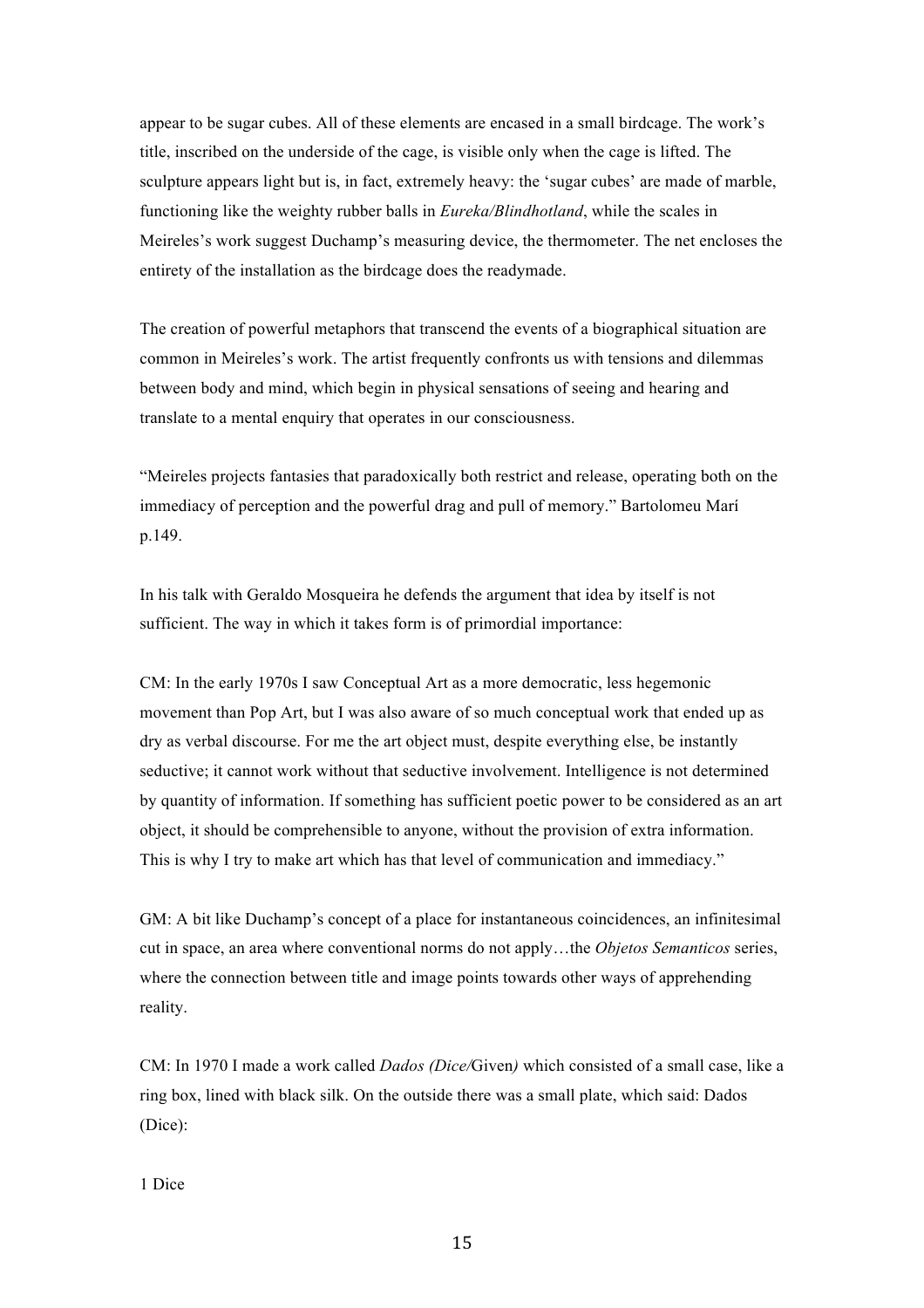### 2 Title

On opening the box you would find a dice and another metal plate on which was written: Dado (Given). That is the origin of the *Semantic Objects.*

As Moacir do Anjos writes, invoking one of Brazils leading aesthetic thinkers, Ferreira Gullar, Meireles exercises a method of investigating the world that, "instead of focusing only on the retinal field of perception, concentrates on a "synthesis" between sensorial and mental relations", so that the senses and the reason stimulate each other to produce, together, the cognition of inhabited or merely conceived space. p.170.

Where is this immaterial?

By what has been seen so far, it can be reasoned that both the physical and the intellectual coexist, and that both are legitimate. They are mutually exclusive and mutually dependent at the same time. Even though this is a very interesting contradiction, it does not mean in any way, that one excludes the other. The sentient realm and the intellectual realm are unaware of each other and this is why the information is usually biased to one side. The idea that mind is an aspiration to pure and that body is an embodiment of evil is an example of how this can happen in a social/religious aspect. If it was to be true, then why was god embodied in the form of Jesus? Why was mankind to witness god in order to understand his concepts.

John 1:6

**<sup>6</sup>** There was a man sent from God, whose name was John.

<sup>7</sup> The same came for a witness, to bear witness of the Light, that all men through him might believe.

**<sup>8</sup>** He was not that Light, but was sent to bear witness of that Light.

Perception relies on the material and the immaterial. There is no way of escaping it. If one gives it some thought and reflects about most of the arguments we have in life, there always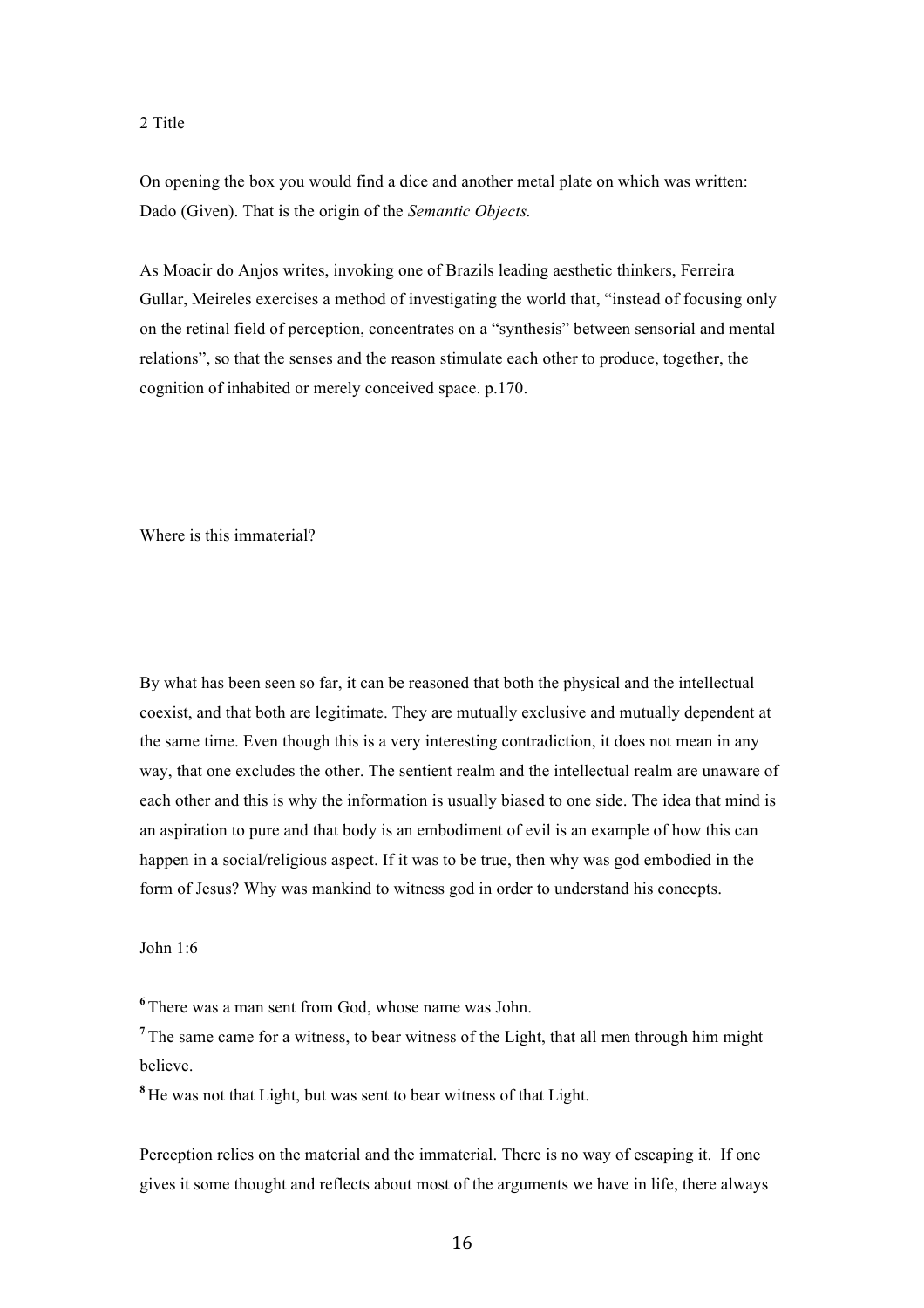seems to be one point endearing over another, when in reality the true answer lies in the balance between the contradicting ideas. I understand that in this same manner one should realize that sensation is not only triggered by internal factors but also by external. What we feel is an intersecting point between what we experience and what we think.

The history of modern art is really a re-examination of this relationship between physical and intellectual, however theorists always tend to be biased. Lucy Lippards *Dematerialization of the object* where she states "conceptual art means work in which the idea is paramount and the material form is secondary, lightweight, ephemeral, cheap, unpretentious", should be reevaluated. Has the object been dematerialized or have we been shown it differently? Sol Lewitt distinguished between conceptual art, "with a small c" (e.g. his own work, in which the material forms were often conventional, although generated by a paramount idea) and Conceptual art "with a capital C" (the "invisible" one). But the objects never really disappeared, they where just perceived in a different way. Not only is conceptual art tangible, but also it has become a commodity that has been sold by substantial amounts and has been represented by the most prestigious galleries.

"I'm interested that the object appear less important, that it loose importance that we can almost ignore it. In favour of the idea and the shape it takes, it is a return to the object in another manner, in a much harder way. First and foremost I'm interested that the object be very banal, just almost not there." Keith Sonnier. En Marge, 1969.

Thinking is thought through concepts, thought through functions, thought through sensations and no one of these thoughts is better than another, or more fully, or more synthetically "thought." The frames of art are no more scientific coordinates than sensations are concepts. "Abstract art and conceptual art are two recent attempts to bring art and philosophy together, but they do not substitute the concept for the sensation; rather they create sensations and not concepts." Deleuze. p.198.

Deleuze, one of the most celebrated philosophers of our time, and Guttari, his collaboration friend and psychiatrist, also support the *sensation* aspect of art. In their book, *What is philosophy?* An entire chapter is dedicated to percept, affect, and concept. The text discusses the relationship between art, science and philosophy. "It is no longer sensation that is realized in the material but the material that passes into sensation." p. 193. In their view, the thing or the work of art "is a bloc of sensations, that is to say, a compound of percepts and effects." The work of art is a being of sensation and nothing else; it exists in itself. Even the void is a sensation.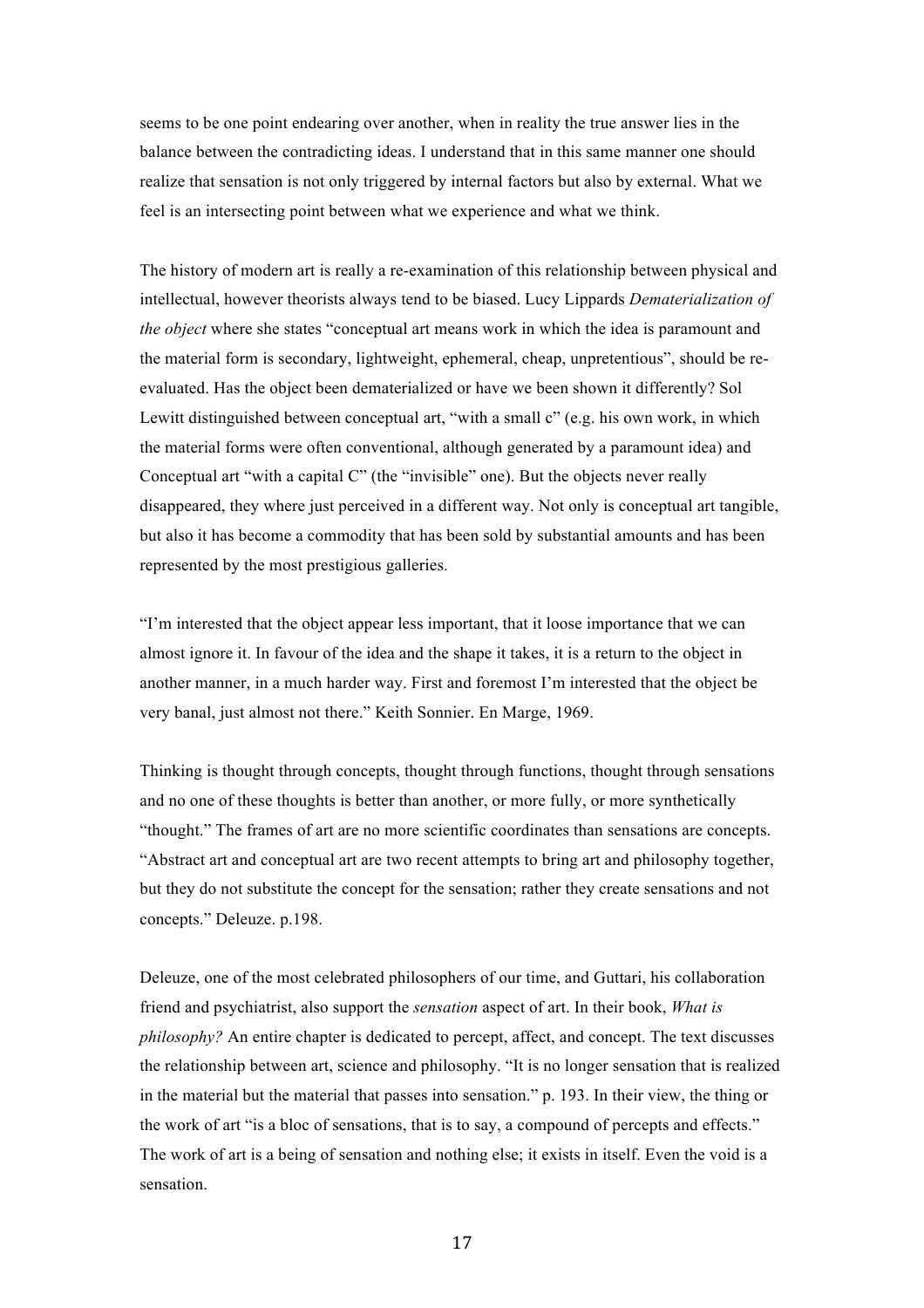"Perhaps the peculiarity of art is to pass through the finite in order to rediscover, to restore the infinite." p. 197. Something material that can transport us into the immaterial. Something that is so charged or uncharged that it redefines the way we think. I suppose what Deleuze is saying is the same as what was identified earlier whilst analysing Duchamps urinal, that sometimes the object beats not only the artist, but also the mind.

Slowly conceptual artists started to realize that their work was not as immaterial as they suspected. Laurence Weiners work, for example, is almost exclusively language based, however he regards his practice as sculpture, citing the elements described in his texts as his supplies. "The name is the piece itself, the idea of the piece. The idea is a removal of the plaster from the wall, one meter per one meter, and that's all it is. There's no name, no title. This was done in New York, and the piece in New York and the piece here are exactly the same piece. This is just an illustration of the idea." Lawrence Weiner. En Marge, 1969.

The paper you are holding, the letters on the paper, are they not as essential as your realization of what they mean? An idea that takes form in text or speech still "materializes" in a way that it can be perceived. The young man will smile on the canvas for as long as the canvas lasts.

When you open your eyes does the world come up to you entirely formed or do you form the world in front of you at every moment? There is no correct answer to that question. But that does not mean we should not consider both perspectives?

# Conclusion

Differently from what I suspected as I started writing this paper, a little bit of research does not hurt. I still don't think everything should be thoroughly explained, especially in art, but a re-examination of the recent endeavours has helped to clarify my approach towards thinking about the world we are in. I do not wish to use this as an argument to support what I do but having references surely help along the way. Even if it is only for psychological support,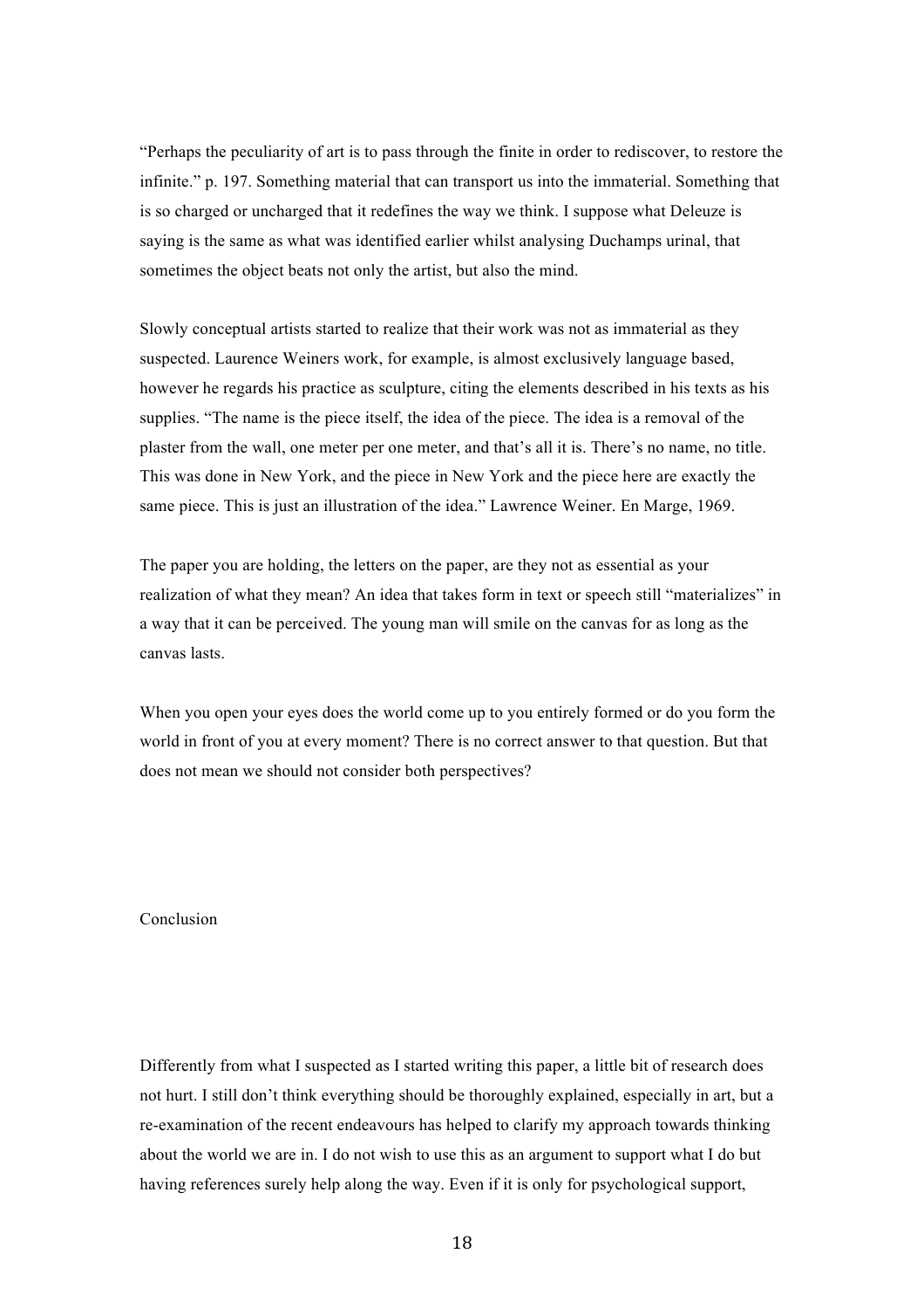knowing what came before surely builds confidence when thinking about what is coming next. Not to say that what I do is an answer in any way, but maybe it can be helpful in better understanding the question.

I was surprised by the way perception always finds a way to balance things out. The further into the intellect that art tries to push the more it relies on the object, and in terms of response, the greater the attention it pays to the material the deeper it dives into the mind. I think this was the main lesson I learned with the research and I think it will be hard not to keep it in mind while making work in the future.

I know there is space for further investigation here and somehow, as exhausting as this was, I feel like I will keep looking into perception for a long while. However, I am confident that I have put down the essence of my thoughts on paper and hopefully it can make the subject interesting for other curious minds. Similar to my practice I tried to make it as clear as possible, and attempted, with all of my competence, not to bore the reader. I can only hope that I have made a significant contribution.

Duchamp's urinal was a turning point, not only in art history, but also in my understanding, in the history of thought. Modern art has turned the world upside down and we don't understand what the result of this is yet. Dematerialization, non-object, post-modern, none of this makes any sense to me. The history of modern art is only about 200 years old and we are only half way there. It is a radical transformation of the way we think and a radical deconstruction of many things that had been bothering us for centuries. Only now have we started applying it to the world and trying to figure out the affect it will have on our lives.

Art is not entity it is enquiry, it is a door into imagination, into new ways of thinking. It does not give us a brand new world it just opens a window so we can start looking into it.

The minimalist artists, I believe, were very much aware of this. They made people look at their own role in perceiving the world. Applying Merlau-Pontys ideas to their work, they thought of the body as a medium and in my judgement that changed everything. They were the first to attempt the application of modern art into life, the idea I was talking about earlier. I am not trying to say they where completely successful, it is not a question of success. They do not have to prove their methods like scientist would. In art, the experiment will suffice.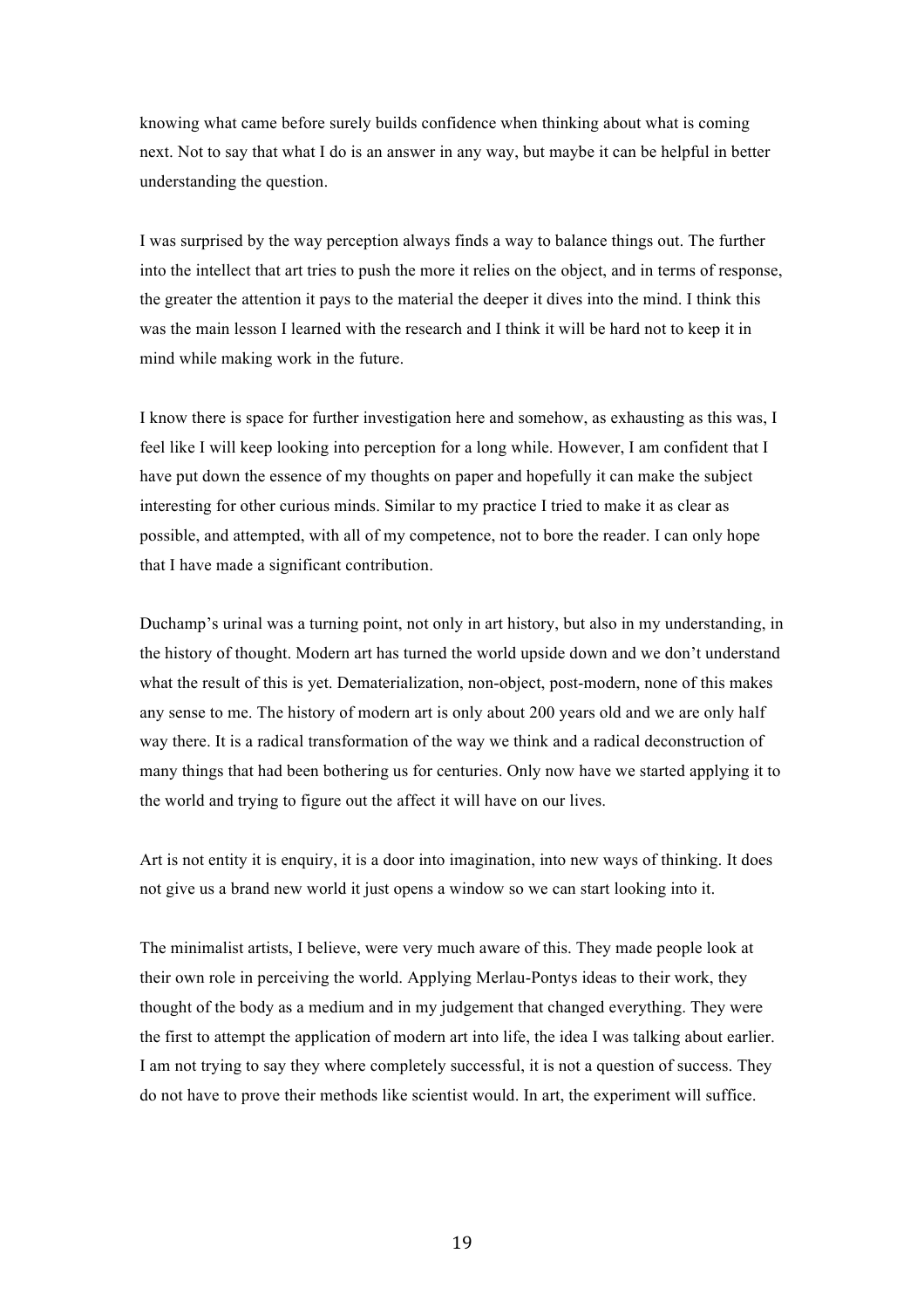Art Povera did the exact same thing using different procedures; once again they prove that all of it has not yet been fully understood. Most writers have a lot of difficulty even to describe the Art Povera movement and only recently has it reached a grater public.

This I why I am so interested in Meireles. He leaves it up to the viewer. He makes them realize the change in perspective while they are experiencing the work. People are forced to go through the entire process while they are still inside his installation. If one can apply what they learn during this process to the real world the amount of questions it would generate is absurd.

Can something exist with no content? Must something have no content in order to have no hierarchy?

An art object's qualities are not quantifiable; they depend on our own perspective. There are as many realities as there are individuals. The stream will never flow over in the same space twice. It is hard for us to accept this but the truth is that nothing has a beginning or an end everything is a continuum in all directions. I believe art has the power of showing us just that.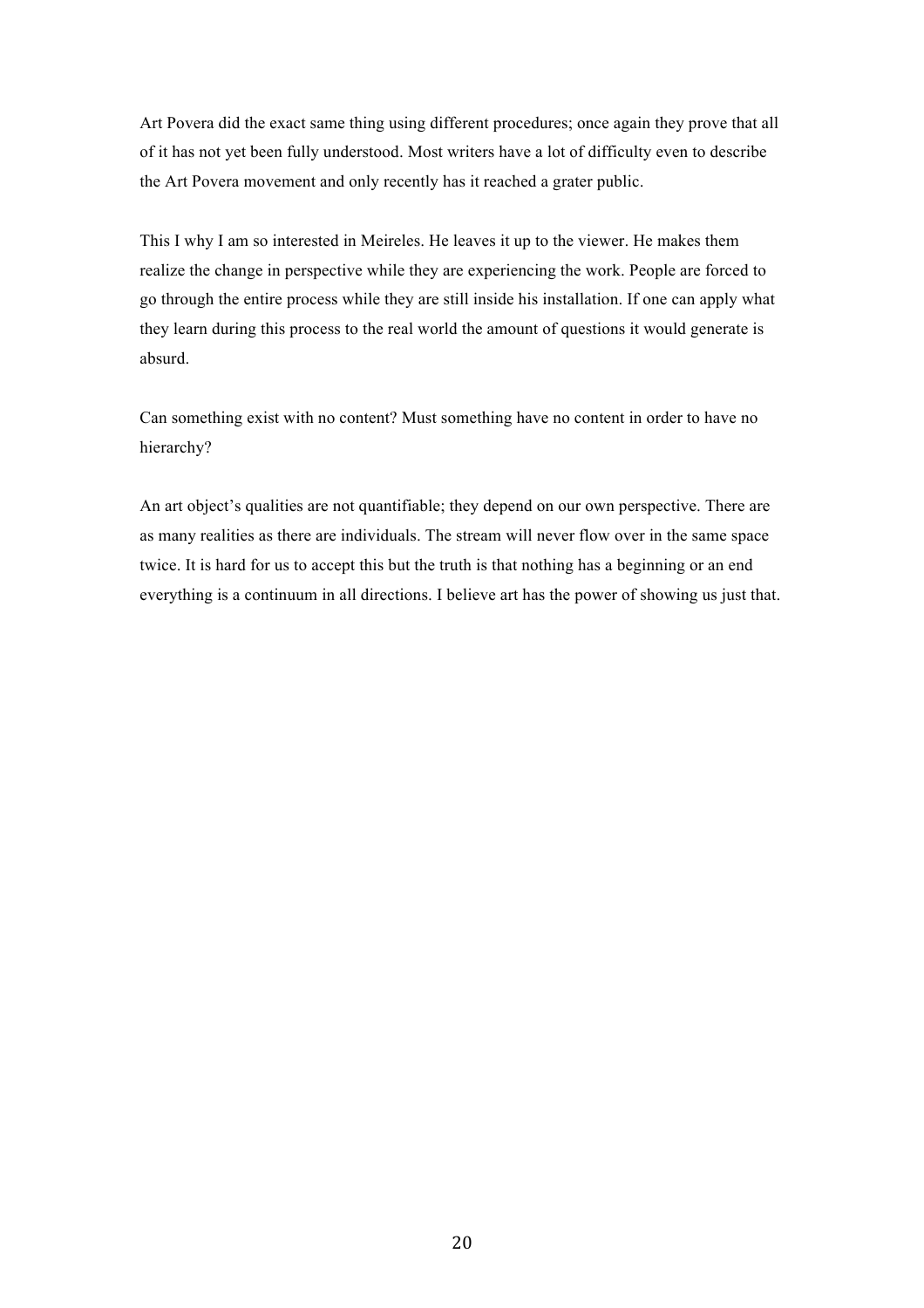BATTCOCK, Gregory *Minimal Art: A Critical Anthology* University of California Press, 1995

BENJAMIN, Walter *The Work of Art in the Age of Mechanical Reproduction Penguin UK*, 2008

BRETT Guy, MEIRELES, Cildo *Cildo Meireles* Tate, 2008

BUSKIRK, Martha, NIXON, Mignon *The Duchamp Effect* MIT Press, 1996

CAMERON, Dan, HERKENHOFF, Paulo, MEIRELES, Cildo, MOSQUERA, Gerardo *Cildo Meireles* Phaidon, 1999

CELANT, Germano *Arte Povera* Electa, 1985

DELEUZE, Gilles, GUATTARI, Félix *What is Phylosophy?* Columbia University Press, 2014

FLOOD, Richard *Zero to infinity: arte povera, 1962-1972* Walker Art Center, 2001

GODFREY, Tony, *Conceptual art* Phaidon, 1998

GOODMAN, Nelson *Ways of worldmaking*, Hacket publishing company, Inc., 1985.

IRWIN, Robert, WESCHLER, Lawrence *Seeing is Forgetting the Name of the Thing One Sees: A Life of Contemporary Artist Robert Irwin* University of California Press, 1982

KUENZLI, Rudolf E., NAUMANN Francis M. *Marcel Duchamp: Artist of the Century* MIT Press, 1991

LEEPA, Alan *The Challenge Of Modern Art* Read Books Ltd, 2013